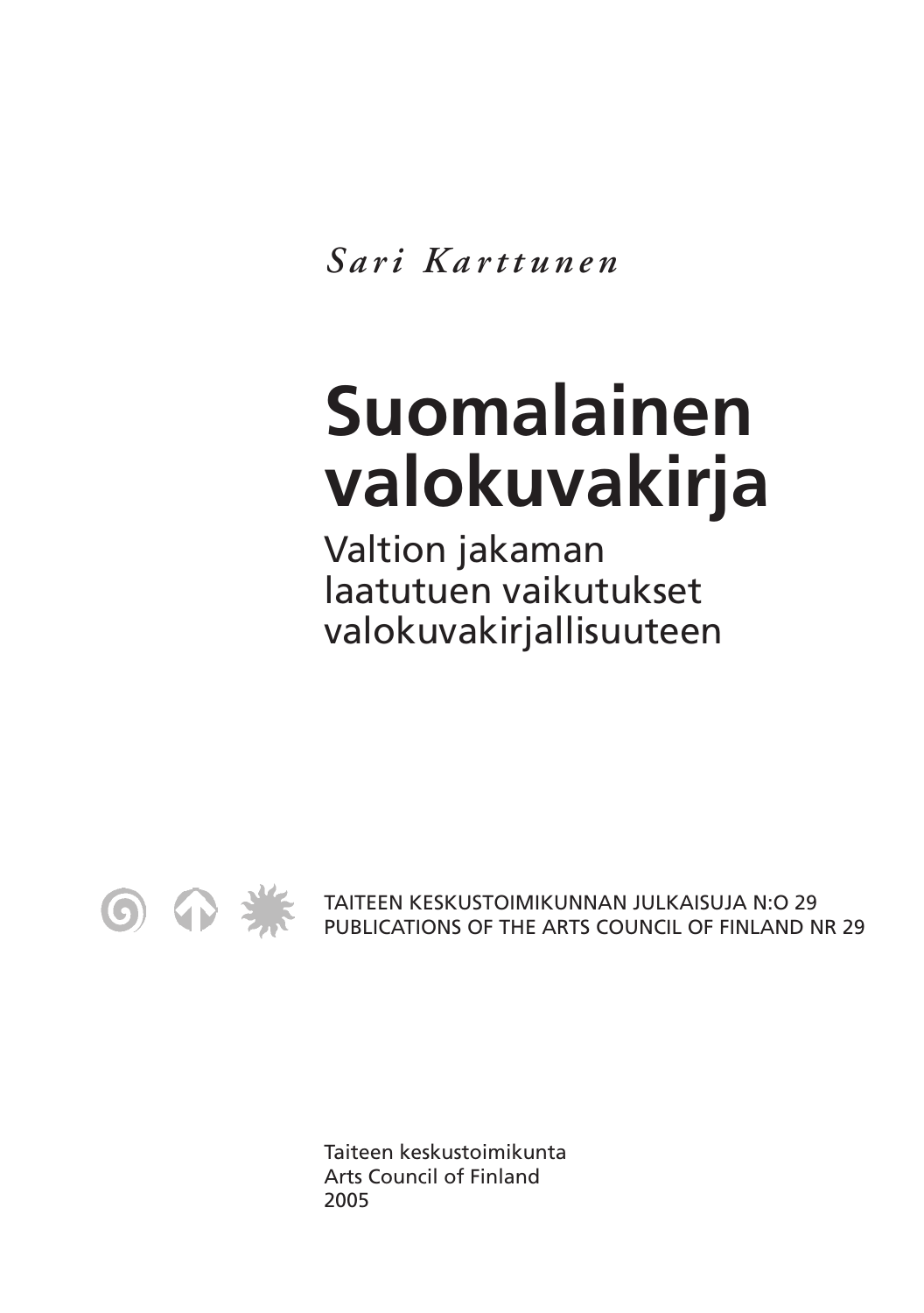© tekijä ja Taiteen keskustoimikunta 2005

Kansi: Kari Piippo Taitto: Jussi Hirvi

ISBN 952-5253-51-1 ISSN 0785-4889

Sävypaino Oy Helsinki 2005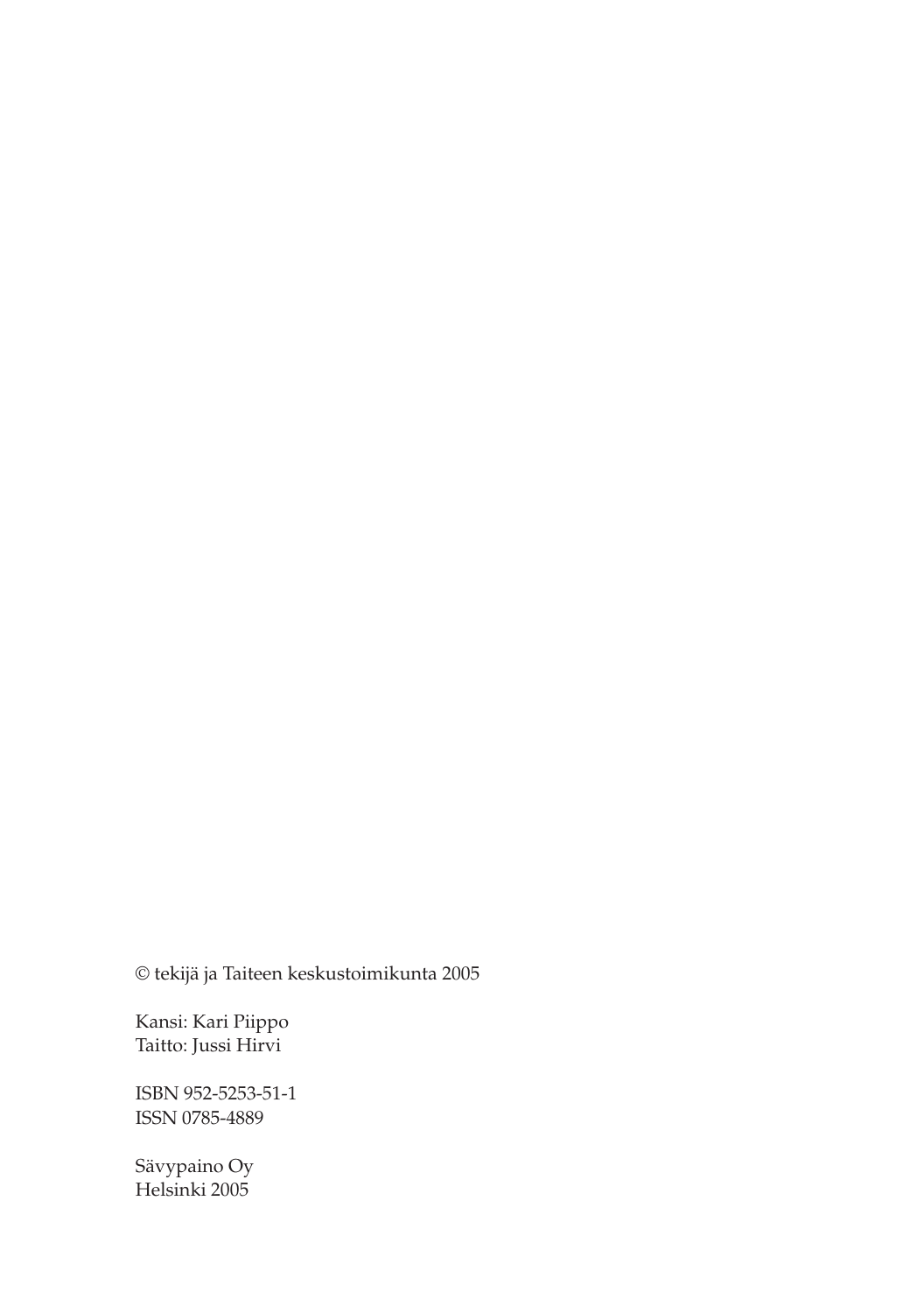Research Reports of the Arts Council of Finland Publication no. 29 The Arts Council of Finland Helsinki 2005

Sari Karttunen

# *The Finnish Photo Book: The Effects of State Quality Support on Photographic Literature*

English Summary

## *Quality Support for Photographic Publications*

Quality Support for Photographic Publications is a government subsidy aimed at publications in which photography is used as an independent form of art and communication. Quality Support is distributed by the National Council for Photographic Art, composed of photographers and experts in photography. The appropriations to be used for this purpose are fixed annually by the Ministry of Education (€ 65 000 in 2004). The objective of the subsidy is to promote and improve the level and variety of Finnish photographic literature.

Quality Support is meant to cover expenses emerging in the actual publishing stage, such as layout design, colour separation, printing, binding, paper and cover materials. The commissioning of text for the publication and translations are further acceptable uses for the subsidy, and it may also be spent on marketing and distribution efforts. The material to be published must be presented in the application for Quality Support, and a specification of the printing work with a cost estimate must be included. The applicant should show proof of having begun negotiations with publishers. Only individual persons qualify as recipients; the subsidy is not available for companies, associations or publishing houses. The publication is expected to be finalised within approximately one year of reception, and the print volume must be at least 500 (250 in the case of portfolios). The recipient must provide thirty-five free copies for the National Council for Photographic Art for further distribution among the principal photography institutions and associations, and within the state arts administration.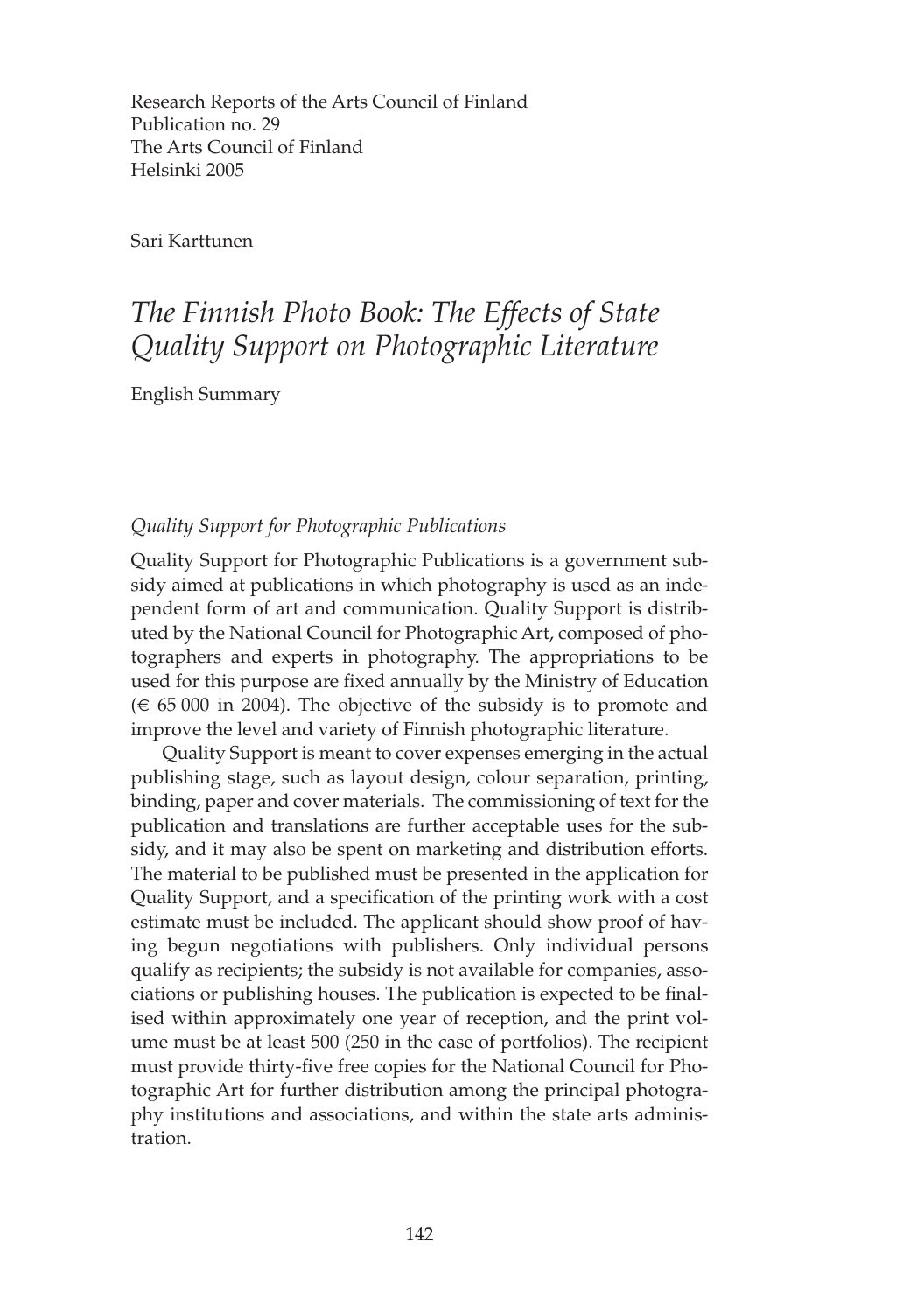Quality Support for Photographic Publications was established in 1982. It was designed by the National Council for Photographic Art in collaboration with actors in the field of photography. The idea of a publishing grant for photographers was first expressed in the 1965 report by the State Arts Committee, which drew up plans for a renewal of the state arts administration and funding system. This committee originally introduced photography in the Arts Council system. At the time, books were seen as an essential forum for photography, bringing the art form close to literature as well as cinema. Government publishing grants were required for liberating photographers from the demands of big publishing companies and the pressures of the market. The photographers' own work, often characterised as "free" or "self-determining" photography, was defined as art within the emerging Arts Council system.

In the 1970s, independent photography was often understood to mean social reportage of a left-wing orientation. Photographers' freedom of expression – in terms of both art and politics – and the wide circulation of their publications were used as arguments for the establishment of government publishing grants. By the early 1980s, when the subsidy was finally introduced, political activism among photographers, however, had, waned and many of them preferred to focus on more private and intimate topics. Social documentarism was abandoned for subjectivism, even aestheticism. The possibility of making inexpensive pamphlets on current issues was not regarded as important as the expression of artistry and the high printing quality of books and portfolios. The latter had become popular within free photography in the late 1970s, since they could be produced autonomously as pure author's editions. The ambitious Opus series was started in 1979 with Pentti Sammallahti's "Cathleen Ni Houlihan: An Irish Portfolio". The art printing of photographs was especially developed at the University of Art and Design Helsinki.

#### *The Aims, Scope and Method of the Study*

The study evaluates how the Quality Support scheme has affected the amount, quality and character of photographic literature in Finland since the early 1980s. The aim is ultimately to assist in developing the support form to correspond to changes in the publishing world and the role of publications in photo art. The publishing, distribution and marketing of Finnish photography books both on the domestic front and abroad is also charted.

The study is based on multiple data sources and methods. Data on the history of Quality Support, its aims and principles, the development of the allocation and the beneficiaries and the supported publications were collected from the archives and registries of government arts administration. The support-aided publications themselves were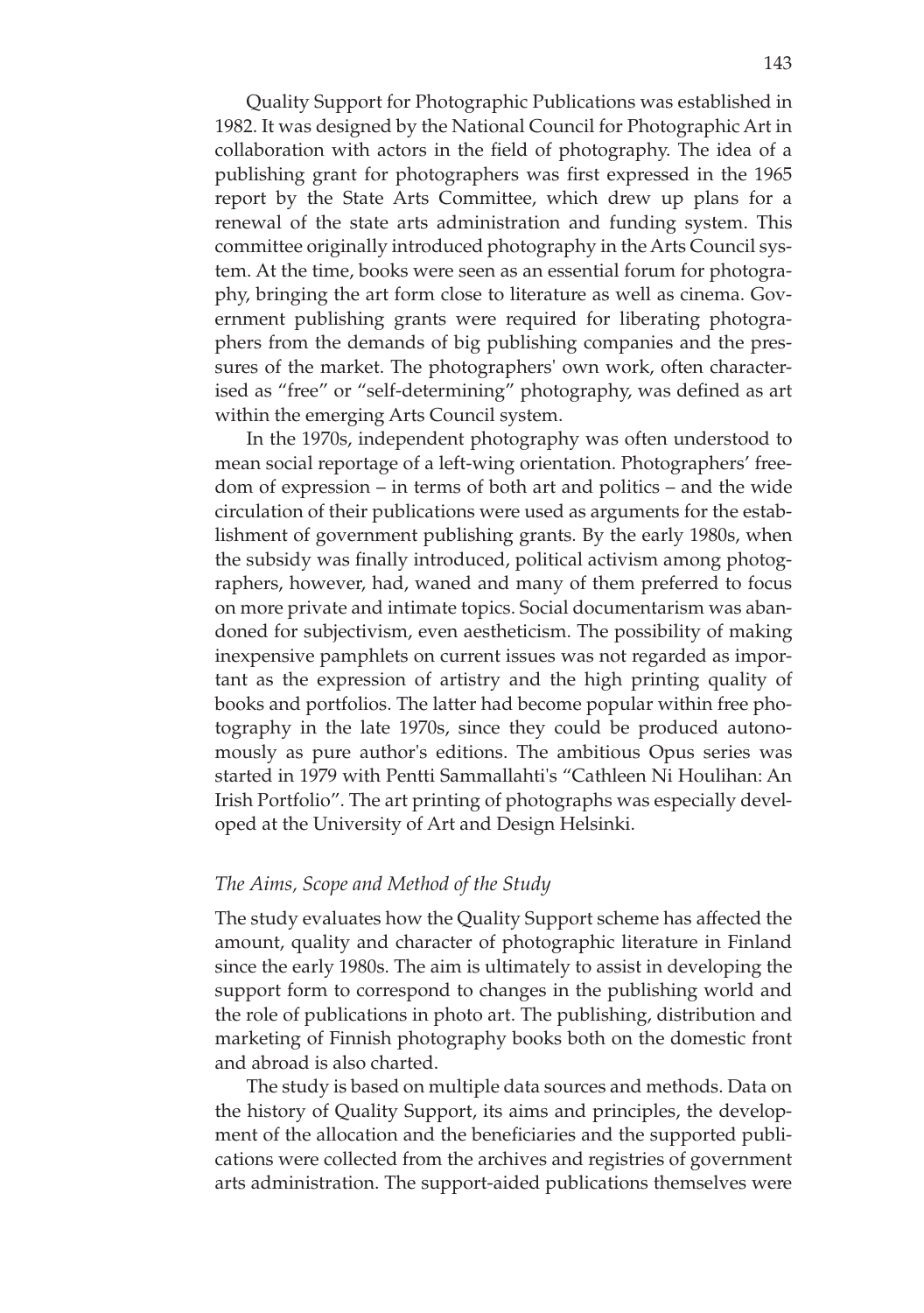examined in terms of genre, subject matter, amount of text, language, publisher and place of printing. The present state and the problems of publishing, distributing and marketing of photography books were charted by interviewing photographers, publishers, managers of photo galleries and booksellers. Articles and interviews published in photo journals were used as further research material.

|           |                 |                |      | Appropriation        | Average<br>grant |                   |                   |
|-----------|-----------------|----------------|------|----------------------|------------------|-------------------|-------------------|
|           | Appli-<br>cants | Recipients     |      | in current<br>prices |                  | in 2004<br>prices | in 2004<br>prices |
| Year      | No.             | No.            | $\%$ | <b>FIM</b>           | €                | €                 | €                 |
| 1982      | 13              | $\overline{4}$ | 31   | 100 000              | $\overline{a}$   | 33 342            | 8 3 3 6           |
| 1983      | 13              | 5              | 38   | 120 000              |                  | 36 865            | 7373              |
| 1984      | 15              | 4              | 27   | 130 000              |                  | 37 347            | 9 3 3 7           |
| 1985      | 19              | 5              | 26   | 190 000              |                  | 51 520            | 10 304            |
| 1986      | 18              | 6              | 33   | 192 000              | $\overline{a}$   | 50 267            | 8 3 7 8           |
| 1987      | 18              | 6              | 33   | 200 000              |                  | 50 520            | 8 4 2 0           |
| 1988      | 19              | 7              | 37   | 210 000              |                  | 50 548            | 7 2 2 1           |
| 1989      | 20              | 5              | 25   | 210 000              |                  | 47413             | 9483              |
| 1990      | 17              | 5              | 29   | 230 000              |                  | 48 974            | 9795              |
| 1991      | 21              | $\overline{4}$ | 19   | 240 000              |                  | 49 059            | 12 265            |
| 1992      | 30              | 5              | 17   | 240 000              |                  | 47845             | 9569              |
| 1993      | 30              | 5              | 17   | 270 000              |                  | 52 718            | 10 544            |
| 1994      | 30              | 8              | 27   | 270 000              |                  | 52 143            | 6518              |
| 1995      | 29              | 5              | 17   | 270 000              |                  | 51 618            | 10 324            |
| 1996      | 29              | 6              | 21   | 270 000              |                  | 51 323            | 8 5 5 4           |
| 1997      | 27              | 6              | 22   | 270 000              |                  | 50 706            | 8 4 5 1           |
| 1998      | 27              | 9              | 33   | 300 000              |                  | 55 555            | 6 1 7 3           |
| 1999      | 33              | 9              | 27   | 300 000              |                  | 54 904            | 6 100             |
| 2000      | 37              | 9              | 24   | 300 000              |                  | 53 112            | 5901              |
| 2001      | 35              | 7              | 20   | 300 000              |                  | 51 801            | 7400              |
| 2002      | 33              | 10             | 30   |                      | 59 000           | 59 642            | 5964              |
| 2003      | 32              | 7              | 22   |                      | 59 000           | 59 112            | 8 4 4 5           |
| 2004      | 24              | 7              | 29   |                      | 65 000           | 65 000            | 9 2 8 6           |
| 1982-1984 | 41              | 13             | 32   |                      |                  | 107 554           | 8 2 7 3           |
| 1985-1989 | 94              | 29             | 31   |                      |                  | 250 269           | 8630              |
| 1990-1994 | 128             | 27             | 21   |                      |                  | 250 739           | 9 2 8 7           |
| 1995-1999 | 145             | 35             | 24   |                      |                  | 264 106           | 7546              |
| 2000-2004 | 161             | 40             | 25   |                      |                  | 288 666           | 7 2 1 7           |
| Total     | 569             | 144            | 25   |                      |                  | 1 161 334         | 8065              |

*Table 1. Applicants and recipients for Quality Support for Photographic Publications 1982–2004*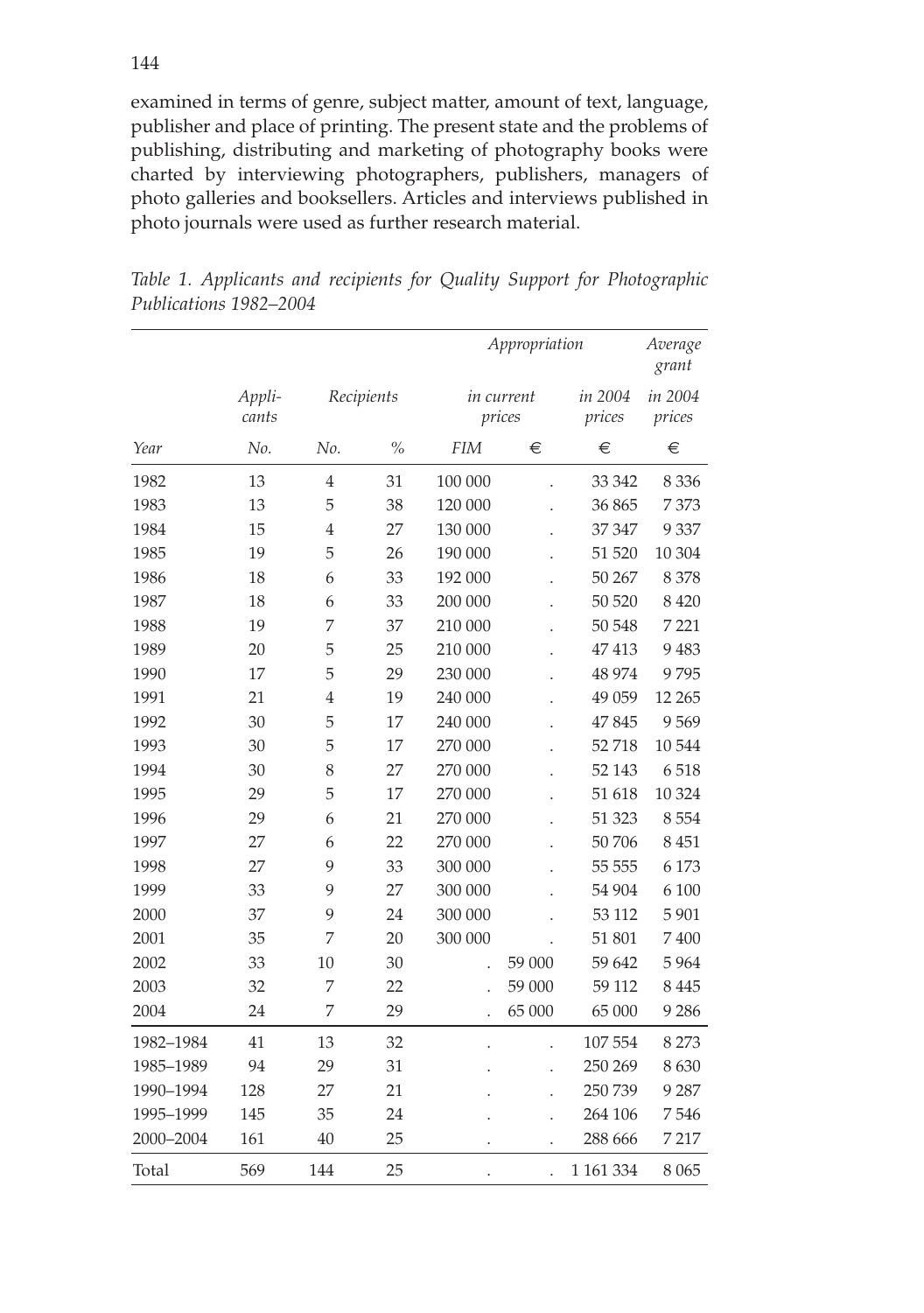#### *Government Grants and Photographers' Products*

Between 1982 and 2004 altogether  $\epsilon$  1.2 million (in current prices) were allocated in the form of Quality Support (see Table 1). In 2004, the total of  $\epsilon$  65 000 were reserved for this purpose. The annual appropriation had almost doubled in real terms since the establishment of the subsidy. In 2004, Quality Support represented six percent of all state funding for photographic art (totalling  $\in$  1.0 million). The total of 144 grants had been awarded for the completion of 142 different publication projects. One in four applicants had succeeded in receiving the subsidy. In most cases (92 percent), the recipient was an individual photographer (the remainder were working groups).

By the end of 2004 as many as 128 books (or book-like publications), seven portfolios and one CD-ROM had been published with help of Quality Support. Out of the remaining six publication projects one had been cancelled (the subsidy was never paid to the recipient), one book had been finished but was taken out of circulation due to failed printing work, and four book projects financed in the 2000s were still under way with approval for supplementary reporting time from the National Council for Photographic Art. As the rate of completion of projects was approaching full 100 percent, the support scheme can be deemed exceptionally effective.

The range of the Quality Support-aided publications is wide, entailing portfolios, picture books and studies on photography (including a few PhD theses in so-called artistic research) as well as extensive exhibition catalogues. The amount and nature of text in the publications varies: some include fictive texts by the photographer or somebody else, some factual or scientific texts, for instance biological, ethnographic or art historical essays. The publications are increasingly designed for international distribution, which is reflected in their multilingual nature (in seven different languages at best) as well as their subject matter and approach. The newest genre among Quality Support aided publications is a type of exhibition catalogue published by an international gallery or an art exchange agency. Such a publication functions mainly as a means of introducing the artist and presenting pictures of his or her works.

In general, Quality Support aided publications differ from the mainstream photo literature, which is dominated by tourist-oriented locality or scenery books. These are often commissioned by major publishing houses, while most Quality Support aided publications are based on the author's original idea. The latter typically reflect photographers' artistic aims and their desire to experiment with new techniques, materials and modes of expression. In such publications photographs are not used as illustration but are given the leading role. The list of support-aided publications includes many renowned photo books from the last two decades. These books have been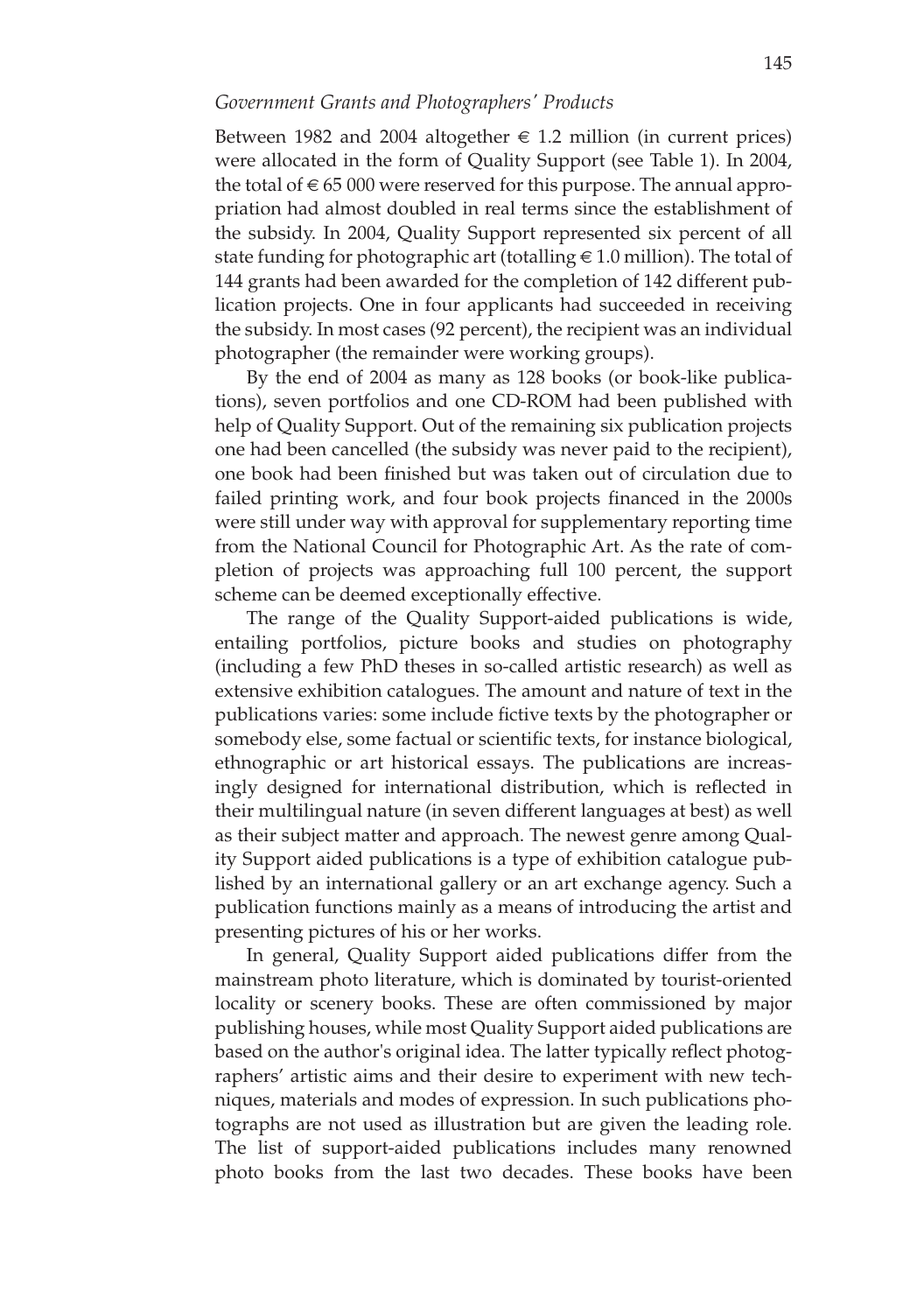praised by critics and given prizes and honourable mentions in photography and book art contests.

### *Publishing and Financing Arrangements*

The majority of Quality Support aided books have been published as author's editions or in co-operation with small publishers (including photo associations, schools and galleries) (Table 2). Two small publishing firms specialising in photography, Musta Taide based in Helsinki and Pohjoinen based in Oulu, were established in the early 1990s. Together they account for 42 percent (43) of the publications that have come out since 1990. Musta Taide is currently the leading publisher of Quality Support aided photo books (thus far 29 in total). The journal Musta Taide, consisting of four or five issues per year, also receives Culture Magazine Support from the Ministry of Education  $(\in 25000$  in 2004). Most Quality Support aided monographs published by Musta Taide have come out as issues of the journal. Due to financial reasons, Pohjoinen gave up publishing photo books in the beginning of the 2000s. By then it had produced 14 support-aided books. After the emergence of the specialised photo book publishers, pure author's editions have become rarer in the annual total. In the case of Musta Taide, in particular, it is nevertheless more accurate to talk about joint publishing.

| Year of publication | Author's<br>editions* | Large<br>publishing<br>companies | <i>Specialised</i><br>small<br>publishers | <b>Total</b> |
|---------------------|-----------------------|----------------------------------|-------------------------------------------|--------------|
| 1982-1984           | 4                     | 1                                | 4                                         | 9            |
| 1985-1989           | 16                    | 4                                | 5                                         | 25           |
| 1990-1994           | 15                    | 1                                | 11                                        | 27           |
| 1995-1999           | 6                     |                                  | 27                                        | 33           |
| 2000-2004           | 11                    | $\mathfrak{D}$                   | 29                                        | 42           |
| Total               | 52                    | 8                                | 76                                        | 136          |
| Total %             | 38                    | 6                                | 56                                        | 100          |

*Table 2. Publishers of Quality Support aided books 1982–2004*

\* Includes small publishing firms owned by photographers themselves.

The Quality Support scheme does not secure total funding for the printing stage, but covers currently some 25–40 percent of these costs. Photographers collect additional funds from a variety of sources, including other grant-awarding bodies and private sponsors. They may even use their bank savings or take a loan. Collegial assistance and volunteer works continue to play an important role, which gives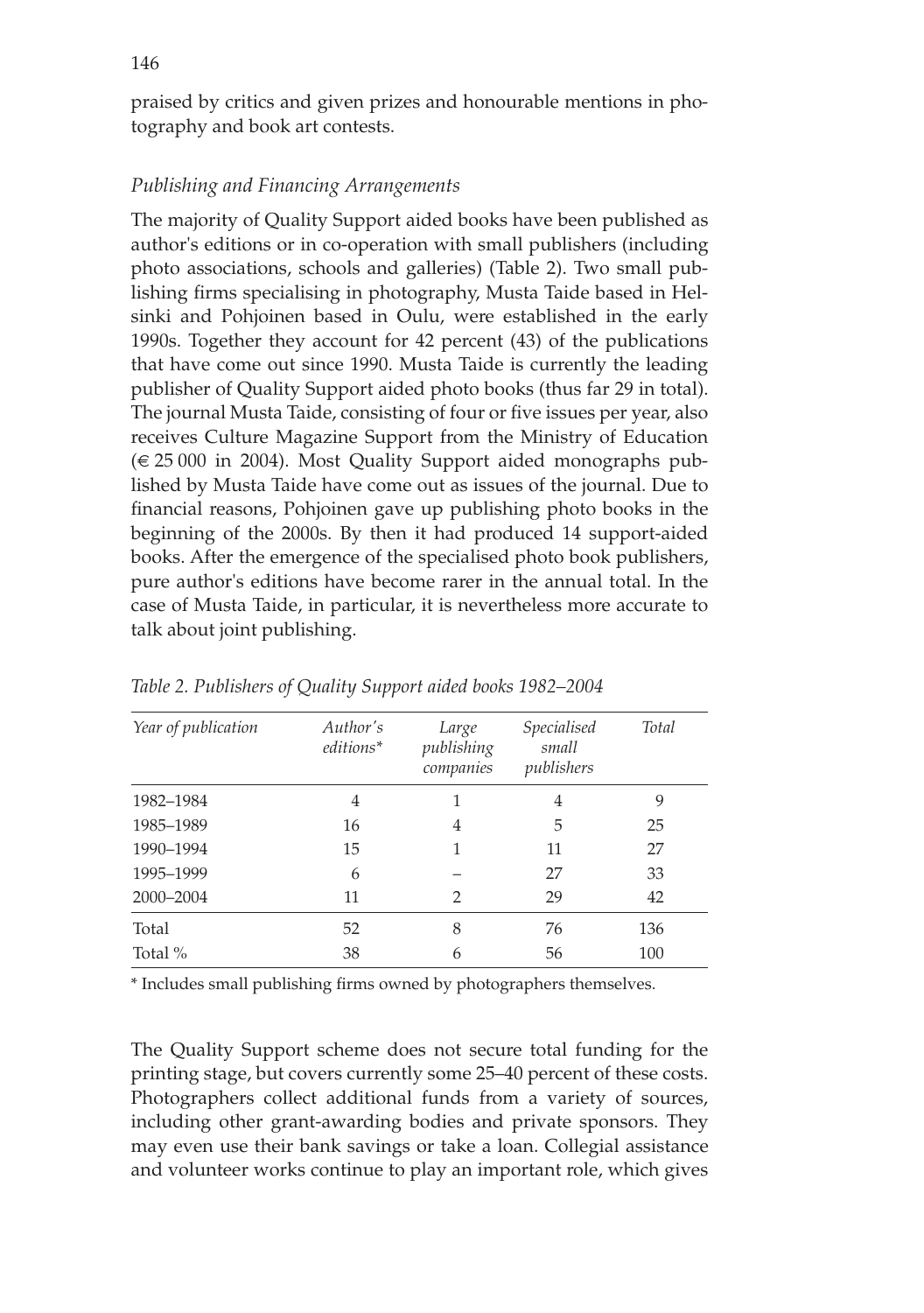the making of photo books still an amateur flavour, even if it has been increasingly professionalized during the last 10–15 years.

The National Council for Photographic Art recently adopted the policy of concentrating on the most promising applicants rather than dividing the appropriation into insignificant portions (see Table 1). In the scarcity of resources, Quality Support can be used as a means of controlling publishing decisions and opportunities.

#### *Advantages and Drawbacks of the Support Scheme*

On the whole, Quality Support appears to have been an efficient measure for improving the level and variety of photographic publications in Finland. It can be claimed that government funding has rarely hit its mark so well as in this form of funding. Functioning as threshold money when photographers start negotiations with publishing firms or think about their own chances of taking the risk, the subsidy has helped in the publishing of tens of books that otherwise might have remained unpublished. The scheme has assisted in developing the specific nature of the Finnish photo book, which began to emerge in the late 1960s. Currently, its effects are also reflected in the existence of small publishers that specialise in photography.

The availability of a steady source of additional funding for the implementation of ambitious projects has bolstered the confidence of the authors and publishers of photo books. Awarded by the National Council for Photographic Art, the reception of Quality Support is an important incentive for a photographer. Quality Support lends prestige to a publication, and it is often mentioned in advertisements. In 1993 the National Council for Photographic Art adopted the practice of awarding Quality Support also subsequently for published books, which has emphasised the prize-resembling qualities of the support form.

Partly owing to the existence of government subsidy for the specific purpose, the publishing of photo books has increased notably in Finland during the last decades (Table 3). While the annual rate was some seven books in the beginning of the 1970s, it is now more than 50. In particular, Quality Support has boosted the production of "book art of images" to use the term launched by Taneli Eskola in his charting of photographic literature in Finland between 1966 and 2003. Currently two in five books in this category have been published with help of Quality Support.

While the study indicated that the overall impact of the Quality Support scheme has been highly beneficial, a few weaknesses were noticed as well. Information about new entries does not spread as widely or quickly as it should. Outside the capital, there are not many bookshops or other outlets displaying and selling quality photo books of this type. They tend to remain publications of narrow circulation.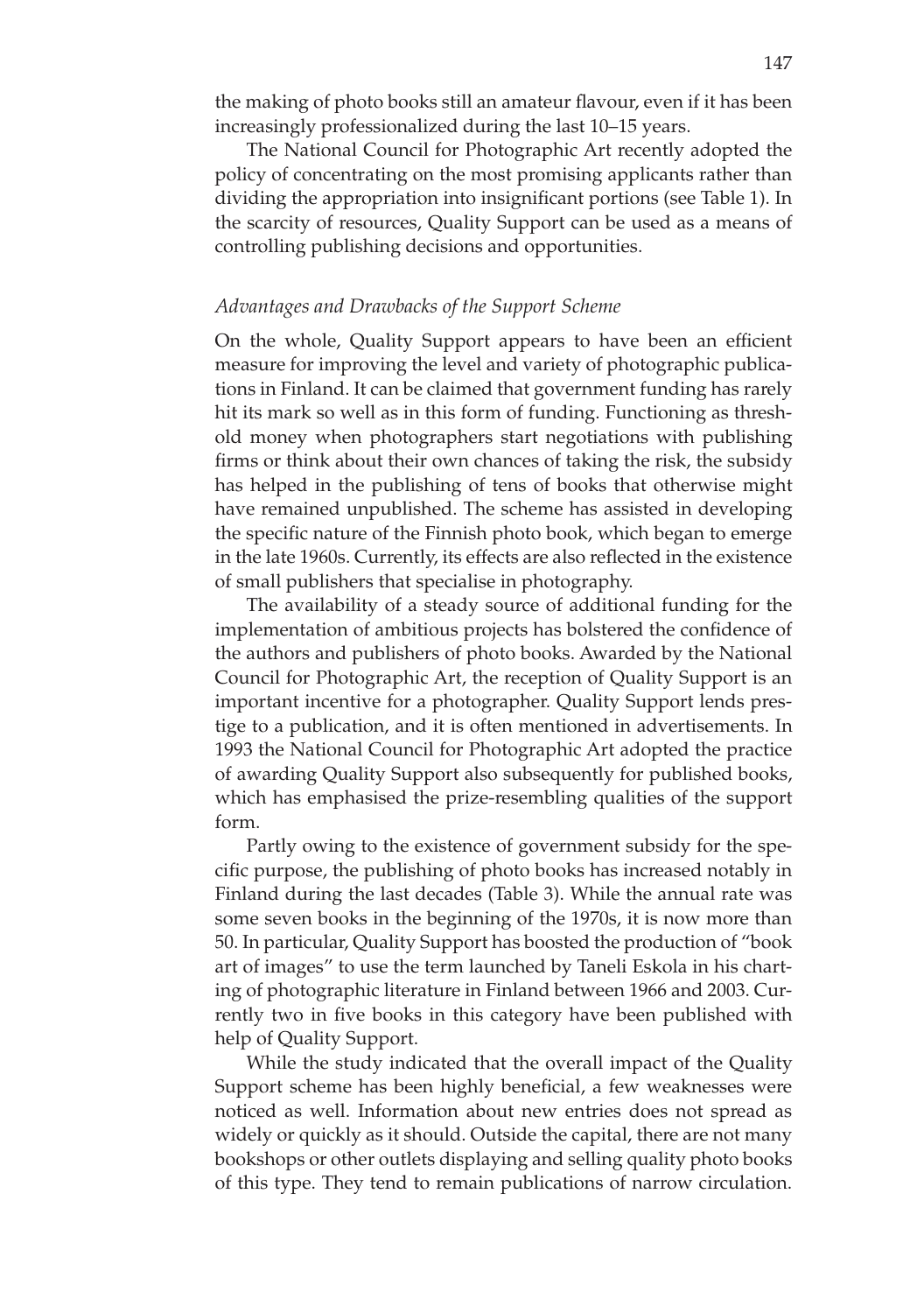Some Quality Support aided publications were even missing from the Helsinki University Library to which six free copies of every publication should be delivered. The National Council for Photographic Art has not taken an active role in the marketing of Quality Support aided publications. Neither do all photographers themselves seem interested in advertising and selling their creations. It may suffice for them just to have the book realised and to spread some copies among friends and colleagues.

| Year of<br>publication | Photo-<br>graphic | Average<br>per year | "Book<br>art of | Quality<br>Support         | OS publi-<br>cations of                    | QS publi-<br>cations of          |
|------------------------|-------------------|---------------------|-----------------|----------------------------|--------------------------------------------|----------------------------------|
|                        | publica-<br>tions |                     | images"*        | aided<br>publica-<br>tions | all photo-<br>graphic<br>publica-<br>tions | $\mu$ book<br>art of<br>images"* |
|                        | No.               | No.                 | No.             | No.                        | $\%$                                       | $\frac{0}{0}$                    |
| 1970-1974              | 33                | 6,6                 | 6               |                            |                                            |                                  |
| 1975-1979              | 70                | 14,0                | 6               |                            |                                            |                                  |
| 1980-1984              | 146               | 29,2                | 31              | 9                          | 6,2                                        | 29,0                             |
| 1985-1989              | 188               | 37,6                | 56              | 25                         | 13,3                                       | 44,6                             |
| 1990-1994              | 197               | 39,4                | 81              | 27                         | 13,7                                       | 33,3                             |
| 1995-1999              | 236               | 47,2                | 83              | 33                         | 14,0                                       | 39,8                             |
| 2000-2003              | 209               | 52,3                | 80              | 33                         | 15,8                                       | 41,3                             |
| Total                  | 1 0 7 9           | 31,7                | 343             | 127                        | 11,8                                       | 37,0                             |

*Table 3. Photographic books and portfolios published in Finland 1970–2003* 

\* Included in Taneli Eskola (2003). Kuvan kirjoja – Finnish photo books 1966– 2003.

The consumer prices of photo books vary noticeably depending on the distribution system and the number and nature of the agents involved in the process. The use of intermediary services may more than double the price of a book. For photographers themselves book sales usually bring very little revenue after expenses. Yet books may have an indirect effect on their income by functioning as discrete and elegant promotion material. This aspect is nevertheless rarely brought up in arts political discourse.

The growing internationalisation of Finnish photography is reflected on the increase of publications, both as a means of presenting art works and as works of book art in themselves. Currently the export prospects of photographic works seem promising. To realise this potential, the National Council for Photographic Art is advised to cooperate more closely with FRAME, the Finnish Fund for Art Exchange, in financing internationally oriented photo books and find